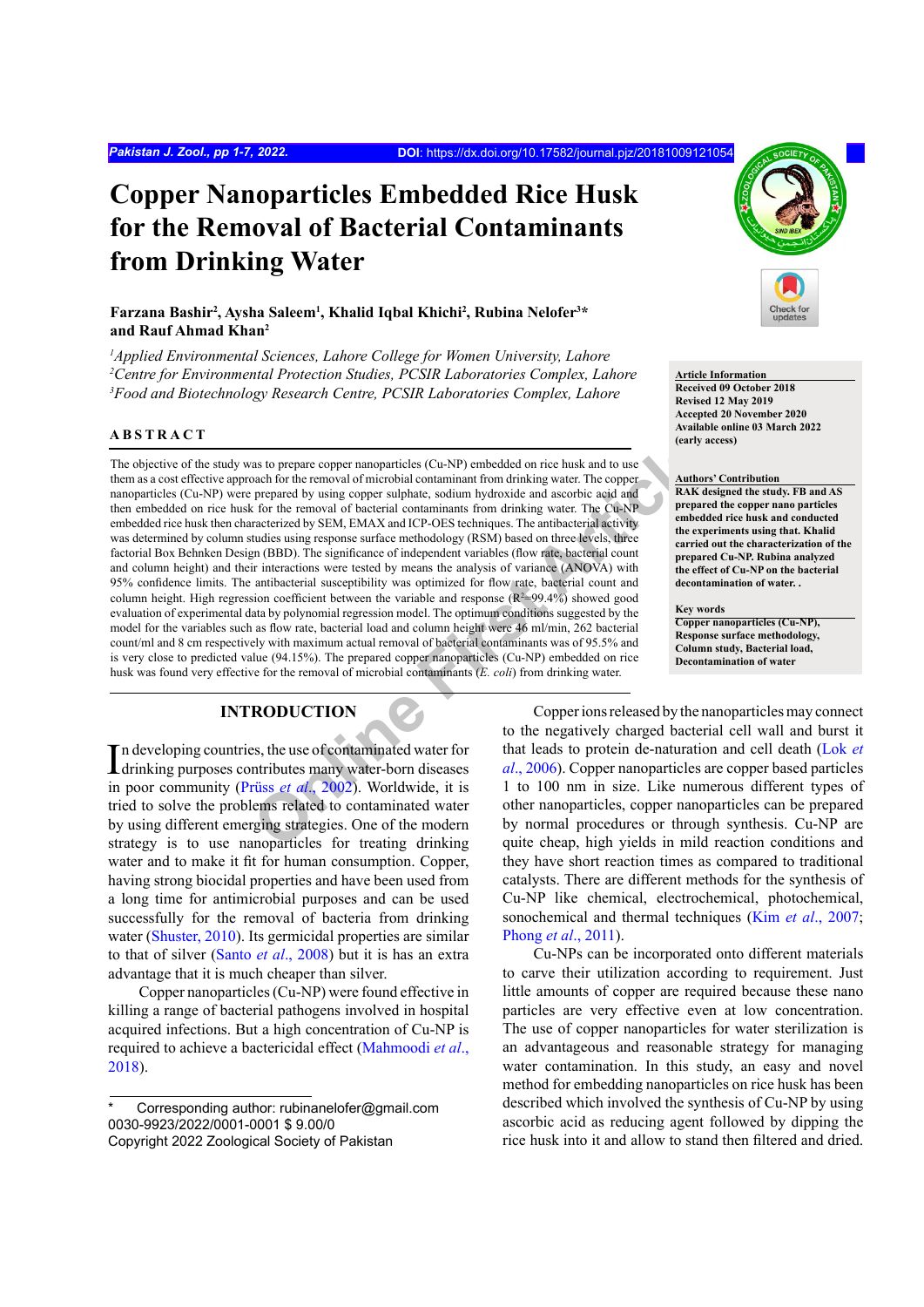To study the bactericidal activity of the prepared material, the synthetic water contaminated with *E. coli* was passed through the column filled with Cu-NP embedded rice husk and then analyzed the effluent water for the removal of bacteria.

 Response surface methodology (RSM) is a statistical technique that makes treatment process simple and efficient in light of time and resource utilization. RSM has been widely used for optimization of the process variables of adsorption studies (Singh *et al*[., 2010](#page-6-1); [Ponnusamy and](#page-5-5) [Subramaniam, 2013\)](#page-5-5). In the present study RSM is used for the optimization of processes in which all factors are varied over a set of experimental runs [\(Myers and DCM, 2009](#page-5-6)). Usually, in most of the studies, the optimization process is generally conducted to investigate the effects of several process parameters such as initial pH, initial concentration, temperature, and adsorbent dose on the adsorption in batch process. To the best of our knowledge, little information about applying RSM to optimize the process parameters for in column studies with desired properties was reported.

 Hence, in present investigation is to quantify the antibacterial activity of Cu-NP rice hush against *E. coli* as a cheaper process for drinking water purification. The optimization was carried out by the RSM in a mathematical model to describe the effects and relationships of the independent variables (column height, flow rate, bacterial count) to dependent variable i.e., percent decrease in bacterial count.

## **MATERIAL AND METHODS**

## *Preparation of copper nanoparticles and adsorption on rice husk*

Copper sulfate and sodium hydroxide were used for the preparation of Cu-NP (Dankovich and Smith, 2014). Alkaline solution of copper hydroxide is prepared by adding 1M sodium hydroxide to 0.32M copper sulfate to form gelatinous precipitates. To this solution 20 gm. of washed, dried rice husk was added and 10 M NaOH were added and allow it to stand for two days at room temperature  $(25\pm5 \text{ C})$ . Then rice hush filtered and thoroughly washed with distilled water to remove excess base. After washing the rice husk soaked in 10% ascorbic acid at 85 ̊C for 30 minutes and again washed with distilled water and then dried at  $70^{\circ}$  C in hot air oven and kept in glass jar for further analysis.

## *Characterization*

For the estimation of copper contents absorbed by the rice husk, it was digested in triplicate with nitric acid and hydrochloric acid (3:2) on a hot plate at 95±5 ̊C till clear and then diluted to 100ml with deionized water. The digested samples then analyzed for copper estimation by ICP-OES (Optima DV 5300, Perkin Elmer. The surface morphology was determined by SEM instrument. The elemental composition of synthesized NP,s was analyzed through EDAX. (S 3700 N, Hitachi Japan)

#### *Column studies*

**CONFIDENTIFY ART SET ART SET ART SET ART SOUTH ART SOUTH AND METHODS<br>
<b>ON ART SOUTH ART SOUTH ART SOUTH ART SOUTH ART SOUTH ART SOUTH ART SOUTH ART SOUTH ART SOUTH ART SOUTH ART SOUTH ART SOUTH ART SOUTH ART SOUTH ART SOU** Fixed bed column studies were conducted in glass column of 3.5 cm diameter and bed height of 15.0 cm. The experimental setup consisted of three parallel glass columns set. The glass column was filled with Cu-NP adsorbed rice husk on gauze and cotton wool support. One set was used as reference, second set for blank, and third set for experimental study. The effect of column height was investigated by varying amount of rice husk from 4 to 12 cm at room temperature ( $25\pm5\degree C$ ) with varying height 4.0, 8.0 and 12.0 cm. *E. coli* (ATTCC No. 8739) was selected as indicator organism for synthetic water preparation used in all antimicrobial susceptibility studies. The *E. coli* concentration was set at 50, 250 and 500 bacterial count/ ml. The synthetic water was introduced into the column and allowed to flow by gravity at flow rate of 15, 50 and 80 mL/min which was maintained and controlled at the bottom neck with the use of stopper. For column study, the treated sample was collected manually and bacterial count was measured by pore plate method ([Federation and](#page-5-8) Association, 2005).

#### *Experimental design and data analysis*

RSM is a statistical technique, used for the optimization process in order to evaluate the significance of variables in the presence of interaction. In this study, the three most important input variables; column bed height, flow rate and bacterial concentration were optimized. Their ranges and levels were shown in [Table I](#page-2-0). The actual experimental design matrix which is a total16 experiments in duplicate has been designed by Box Behnkin Design (BBD) as shown in [Table II](#page-2-1).

All the experiments described in [Table II](#page-2-1) were performed in duplicate and results were analyzed by response plots and analysis of variance. For RSM, the most commonly used second order polynomial equation developed to fit the results of experimental data and determine the relevant model terms can be written as:

$$
y = \beta_{\circ} + \sum_{i=1}^n \beta_{ii} X + \sum_{i=1}^n \beta_{ii} X_{ii}^2 + \sum_{i=1}^n \beta_{ij} X_i X_j \dots (1)
$$
  
\n
$$
y = 227.87 + 0.2588 X_1 + 0.7579 X_2 + 3.8710 X_3 + 0.0975 X_1^2 + 0.1298 X_2^2 + 3.8710 X_3^2 + 0.0100 X_1 X_2 + 0.0025 X_1 X_3 + 0.000 X_2 X_3 \dots (2)
$$

Where y represents a predicted response, *i.e.* the percentage removal of bacteria, βo is the constant coefficient,  $\beta i$  is the linear coefficient of input factor  $X_1$ , βii is the coefficient of quadratic effect, and βij is the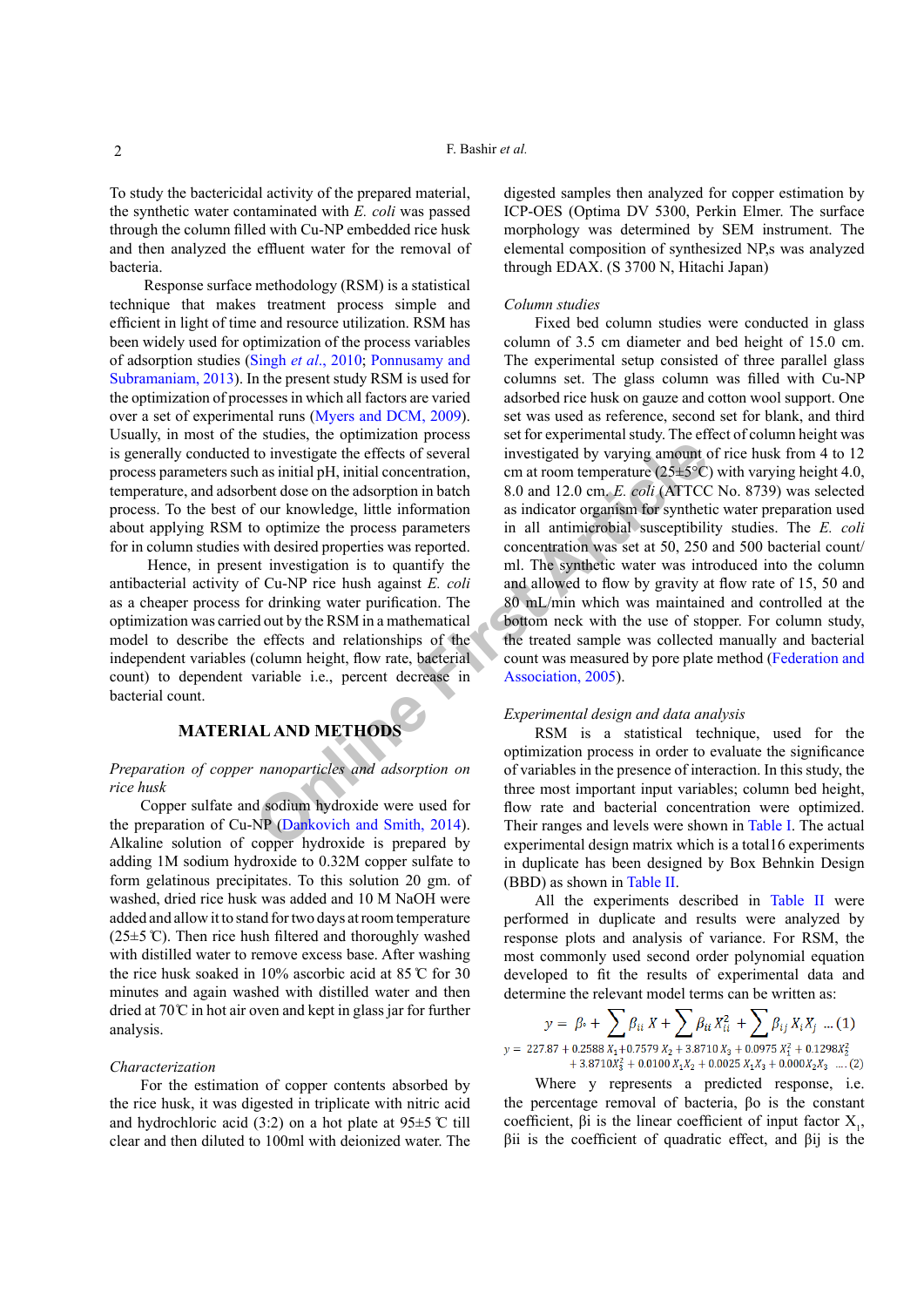coefficient of interaction effect of  $X_i$  and  $X_j$ .

<span id="page-2-0"></span>**Table I. Experimental factors and levels of BBD.**

|     | <b>Sr.</b> Factors    | Levels |     |     |  |
|-----|-----------------------|--------|-----|-----|--|
| No. |                       | $+1$   | o   |     |  |
|     | 1. Column height (cm) |        |     | 12  |  |
| 2.  | Flow rate (ml/min)    | 15     | 50  | 80  |  |
|     | Bacterial count (ml)  | 100    | 250 | 500 |  |

<span id="page-2-1"></span>**Table II. BBD for bacterial removal by using Cu-NP rice husk.**

| Exp.<br>No.      | Column<br>height<br>(cm) | (ml/min) count | <b>Flow rate Bacterial</b><br>(ml) | Actual<br>bacterial<br>removal<br>$(\%)$ | <b>Predicted</b><br>bacterial<br>removal<br>$(\%)$ | contents determination by ICP. T<br>NP adsorbed rice husk is shown<br>of rice husk covered with smaller<br>The larger nanoparticles appeared |
|------------------|--------------------------|----------------|------------------------------------|------------------------------------------|----------------------------------------------------|----------------------------------------------------------------------------------------------------------------------------------------------|
| 1.               | 12                       | 50             | 50                                 | 78.5                                     | 78.66                                              | particles. The aggregation of par                                                                                                            |
| 2.               | 12                       | 50             | 500                                | 75.9                                     | 76.64                                              | absence of any stabilizing polyme                                                                                                            |
| 3.               | 12                       | 80             | 250                                | 68.6                                     | 69.02                                              |                                                                                                                                              |
| $\overline{4}$ . | 12                       | 15             | 250                                | 95.5                                     | 94.19                                              | Spectrum 1                                                                                                                                   |
| 5.               | 4                        | 50             | 50                                 | 65.6                                     | 64.66                                              |                                                                                                                                              |
| 6.               | 4                        | 50             | 500                                | 55.9                                     | 55.84                                              |                                                                                                                                              |
| 7.               | 4                        | 80             | 250                                | 61.2                                     | 62.58                                              |                                                                                                                                              |
| 8.               | 4                        | 15             | 250                                | 65.3                                     | 64.82                                              |                                                                                                                                              |
| 9.               | 8                        | 15             | 50                                 | 90.5                                     | 91.81                                              |                                                                                                                                              |
| 10.              | 8                        | 15             | 500                                | 78.1                                     | 78.59                                              |                                                                                                                                              |
| 11.              | 8                        | 80             | 50                                 | 72.3                                     | 71.67                                              |                                                                                                                                              |
| 12.              | 8                        | 80             | 500                                | 74.1                                     | 72.94                                              |                                                                                                                                              |
| 13.              | 8                        | 50             | 250                                | 77.5                                     | 77.50                                              |                                                                                                                                              |
| 14.              | 8                        | 50             | 250                                | 77.5                                     | 77.50                                              | 50 <sub>µm</sub>                                                                                                                             |
| 15.              | 8                        | 50             | 250                                | 77.5                                     | 77.50                                              |                                                                                                                                              |
| 16.              | 8                        | 50             | 250                                | 77.5                                     | 77.50                                              | Fig. 1. Characterization of Cu-NI                                                                                                            |

#### *Statistical analysis*

The statistical design of experiments, data analysis and plots was performed using STATISTICA software version 7. The regression coefficient 'P' 'F' and 't' values for all linear, quadratic and interaction effects of the parameters were determined in order to determine the significance of model. The coefficient of correlation determination  $(R<sup>2</sup>)$  was calculated to evaluate the performance of the regression equation. The optimum levels of the three variables were obtained from the desirability charts. The competence of RSM was justified through the analysis of variance (ANOVA) [Table III.](#page-3-0) A variable was considered statistically significant if the value of 'P' (probability) with 95% confidence level was smaller than the level of significance  $(0.05)$ .

#### **RESULTS AND DISCUSSION**

The use of nanotechnology is vast in many fields such as nano-medicines, solar cells, sensor development and most importantly in the control of water pollution ([Hameed](#page-5-9) *et al*[., 2013\)](#page-5-9). The basic reason of their effectiveness is their high reactivity due to the large surface to volume ratio.

#### *Characterization of Cu-NP adsorbed rice husk*

Cu-NP were prepared and then embedded on rice husk and characterized by Electron microscope SEM [\(Fig. 1\)](#page-2-2) EXAD [\(Fig. 2\)](#page-2-3) technique and also for copper contents determination by ICP. The SEM analysis of Cu-NP adsorbed rice husk is shown in [Figure 1](#page-2-2). The surface of rice husk covered with smaller and larger nanoparticles. The larger nanoparticles appeared to be aggregated smaller particles. The aggregation of particles may be due to the absence of any stabilizing polymer in this system.



Fig. 1. Characterization of Cu-NP embedded on rice husk by scanning electron microscope.

<span id="page-2-2"></span>

<span id="page-2-3"></span>Fig. 2. EMAX Spectra of Cu-NP embedded rice husk.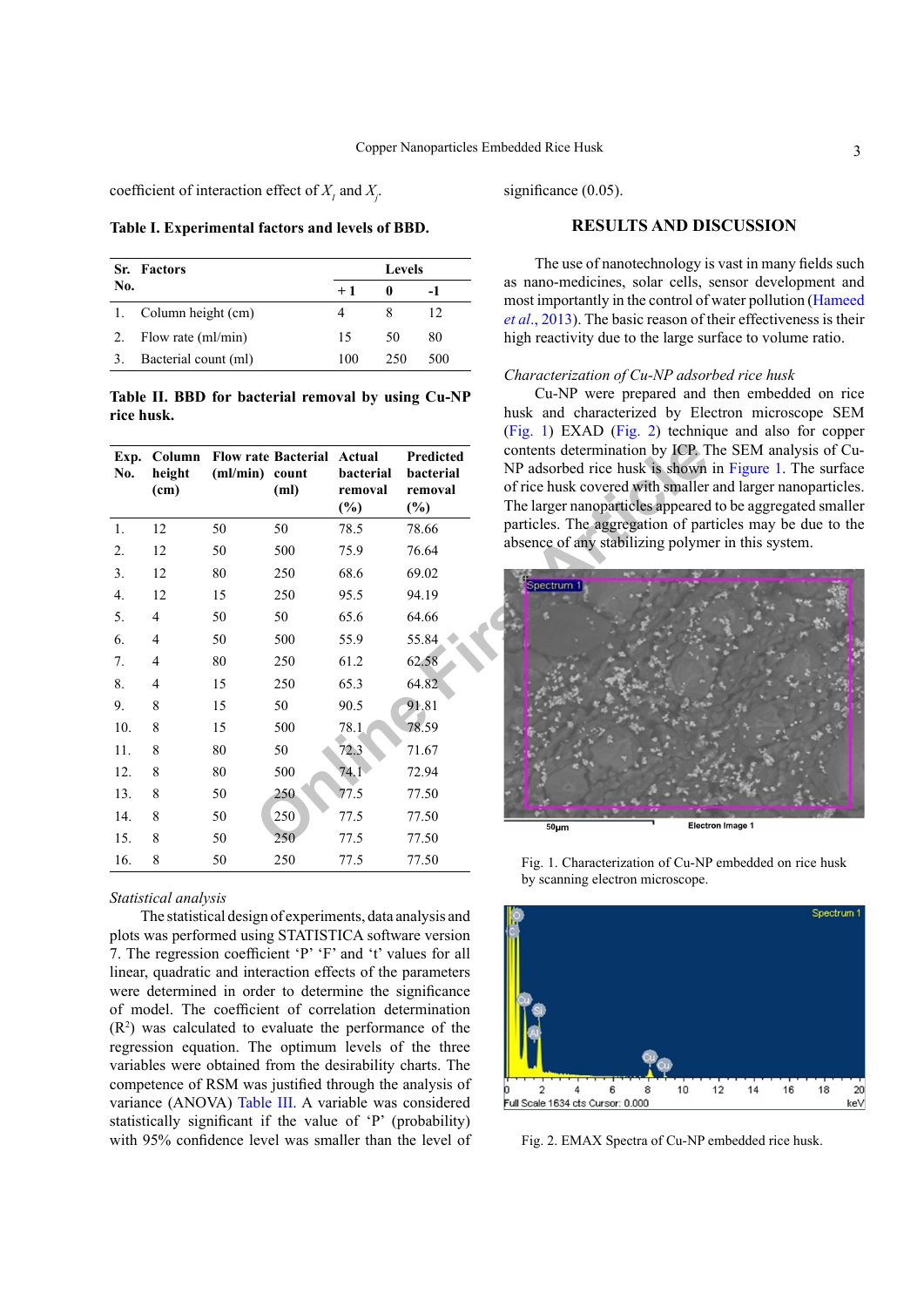| <b>Variables</b>                  | <b>Analysis of variance</b> |                 |        | <b>Parameter estimates</b> |              |                 |             |
|-----------------------------------|-----------------------------|-----------------|--------|----------------------------|--------------|-----------------|-------------|
|                                   | <b>SS</b>                   | Deg. of freedom | MS     | F                          | Co-efficient | <b>T</b> values | P values    |
| Intercept                         | 170.39                      |                 | 170.39 | 113.20                     | 39.843       | 10.64           | $0.000041*$ |
| Column height $(cm)$              | 399.87                      |                 | 399.87 | 265.67                     | 11.2013      | 16.30           | $0.000003*$ |
| Flow rate (ml/min)                | 7.52                        |                 | 7.52   | 5.00                       | 0.159        | $-2.23$         | 0.066774    |
| Bacterial count (ml)              | 27.11                       |                 | 27.11  | 18.01                      | $-0.0419$    | $-4.24$         | $0.005417*$ |
| Column height x column height     | 215.53                      |                 | 215.53 | 143.19                     | $-0.459$     | $-11.97$        | $0.00021*$  |
| Flow rate $\times$ Flow rate      | 15.38                       |                 | 15.38  | 10.22                      | 0.0018       | 3.19            | $0.018692*$ |
| Bacterial count x Bacterial count | 3.28                        | 1               | 3.28   | 2.18                       | $-0.00002$   | $-1.48$         | 0.190346    |
| Column height x flow rate         | 131.93                      |                 | 131.93 | 87.65                      | $-0.0044$    | $-9.36$         | $0.00084*$  |
| Column height x bacterial count   | 11.63                       |                 | 11.63  | 7.73                       | 0.002        | 2.78            | 0.031995*   |
| Flow rate x bacterial count       | 53.01                       |                 | 53.01  | 35.22                      | 0.0005       | 5.93            | $0.001022*$ |
| Error                             | 9.03                        | 6               | 9.03   |                            |              |                 |             |

<span id="page-3-0"></span>**Table III. Analysis of variance for efficiency of bacterial removal using Box-Behnken model.**

**Example 12**<br> **CON[F](#page-5-10)**<br> **EXECUTE:** 1.63 1<br> **EXECUTE:** 1.63 1<br> **FI**<br> **EXECUTE:** 1.63 1<br> **FI**<br> **FI**<br> **FICE:** 1.63 1.6 1.63 3.73 0.002<br> **FICE:** 1.63 3.73 0.002<br> **FICE:** 1.63 3.73 0.002<br> **FICE:** 1.63 3.73 0.002<br> **FICE:** 1.63 3.7 The peaks of EMAX pattern confirm the formation of Cu-NP. The Cu peaks are present along with other peaks of C, O, Si and Al (Table IV). Some small peaks of Cu are also observed, which indicated some minor oxide formation on the surface due to air. Copper oxide is not unexpected, some other researchers also have the same findings (Vainio *et al*., 2007; Cady *et al*., 2011). The concentration of copper estimated by digesting the Cu-NP adsorbed rice husk and then analyzing by ICP-OES was found to be 2962 mg/Kg.

## <span id="page-3-1"></span>**Table IV. Percent of peaks of different elements in EMAX pattern.**

| <b>Elements</b> | Weight $(\frac{9}{6})$ | Atomic $(\% )$ |
|-----------------|------------------------|----------------|
| $\mathcal{C}$   | 41.10                  | 54.98          |
| O               | 37.89                  | 38.06          |
| A <sub>1</sub>  | 0.45                   | 0.27           |
| Si              | 4.66                   | 2.67           |
| Cu              | 15.90                  | 4.02           |
| Total           | 100.00                 | 100.00         |

The uptake of copper by from cuprate solutions is time dependent. The sodium hydroxide swelling of rice husk cellulose fibers occurs within a few minutes and then it shrinks. However, to achieve high levels of copper uptake, the material requires enough time of soaking in cuprate solutions. In alkaline solutions, copper ions penetrate slowly into the rice husk, and have been suggested to change the crystalline structure of cellulosic material (Ogawa *et al*., 2014). In basic solution, these cellulose copper complexes are stable, but in solutions of ascorbate,

copper leaches out of the cellulosic material and is reduced to nanoparticles on the surface. The copper contents were found to be ranged 3mg Cu per g to 5 mg per g rice husk and the soak time was 24 h to 48 h. Literature has the findings that 10-65 Cu per g by paper ([Dankovich and Smith, 2014\)](#page-5-7) and 225 mg of Cu per g of cotton cellulose ([Davidson and](#page-5-11)  Spedding, 1958). The SEM scan ([Fig. 1](#page-2-2)) showed that CU-NP are present on the surface and not embedded inside. This indicates that the Copper uptake occurs completely at the outer surface and not penetrates inside the rice husk.

Anciently silver has been used for drinking water treatment due to its effective purification properties (Campbell, 2005; Prema, 2011; Chan *et al*[., 2015](#page-5-14)). However, Cu-NP is proved as effective to control and suppress bacterial escalation. Number of applications has been developed to check the efficacy of Cu-NP against bacterial growth (Dey, 2012). Anciently silver has been used for drinking water treatment due to its effective purification properties ([Campbell, 2005](#page-5-12); [Prema, 2011](#page-5-13); Chan *et al*[., 2015\)](#page-5-14).

Copper in an essential trace element required for human health. According to WHO guidelines and PAK PSQCA (Pakistan Standard Quality Control Association) standard, the permissible limits for copper in drinking water are 2.0 and 1.0 ppm respectively. Ingesting levels higher than 3ppm in drinking water for two weeks can cause gastrointestinal irritation (2004). The average copper concentration in the filter effluent was from filtering synthetic water through Cu-NP adsorbed rice husk was the 0.86 ppm, which is below the limits.

This low copper release per liter suggests the CuNP paper could be a long-lasting water purifier. Literature the findings are available that Cu-NP also efficient against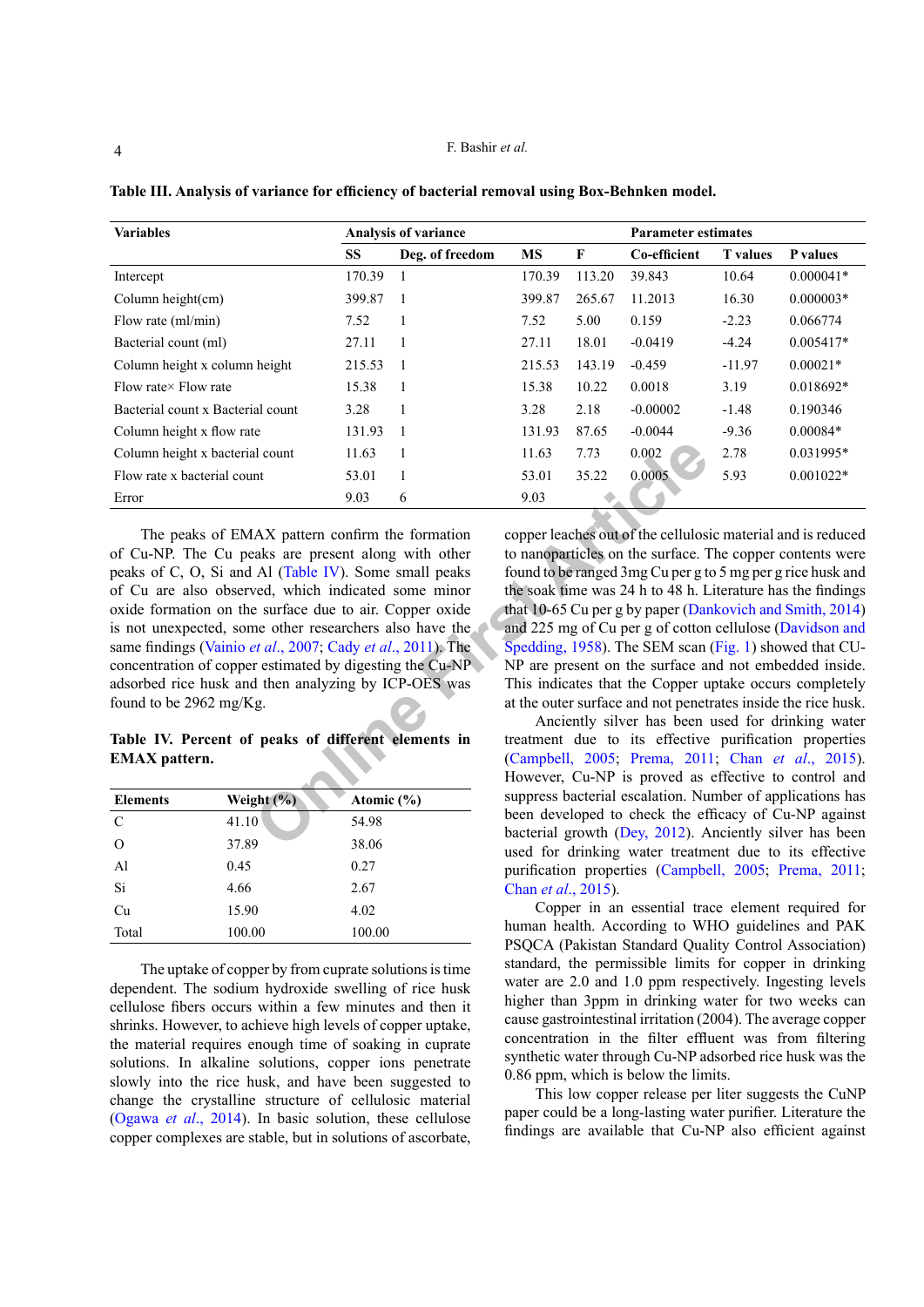*Staphylococcus, Aureus, Bacillus subtilis, Pseudomonas, Aeruginosa* and *Escherichia coli* (Azam *et al*[., 2012\)](#page-5-16).

## *RSM for bactericidal activity of Cu-NP adsorbed rice husk*

The 16 experiments of BBD in duplicate were performed in a glass column to study the bactericidal activity of Cu-NP adsorbed rice husk column height, flow rate and bacterial load. Different combination of variables along with observed and predicted values of responses are presented in [Table II](#page-2-1). The calculated values of coefficient of determination  $(R^2)$  and adjusted  $R^2$  were 0.994 and 0.985 respectively. This indicates that 99.4 % of experimental data was compatible with the predicted data as observed by applying the model. The  $\mathbb{R}^2$  value is always between 0 and 1, and a value  $> 0.75$  indicates aptness of the model. For a good statistical model, the value of coefficient  $R^2$ should be close to 1.0.

The significance of each coefficient was determined by Student's *t*-test and *p-*values, and are listed in Table [IV.](#page-3-1) The larger the magnitude of the *t*-values and smaller the *p*-value, the more significant is the corresponding coefficient. The values of "Prob > *F"* which are less than 0.05 indicate that the model terms are significant. In this study, the linear effect of flow rate and square effect of bacterial count are non-significant, while all other linear, square and interactive effects of column height, flow rate and bacterial count are significant because their *p*-values are greater than 0.05.

## *Optimization by response surface modeling*

From the desirability charts, the optimum conditions for variables were 8 cm, 45.9 ml/min and 262.2 per ml for column height, flow rate and bacterial count respectively for the percentage removal of 94.15 %. These optimized conditions of all the variables were verified by conducting experiments. The experimental value was 95.5 %, very close to predicted values in model.

$$
y = \beta^* + \sum \beta_{ii} X + \sum \beta_{ii} X_{ii}^2 + \sum \beta_{ij} X_i X_j \dots (3)
$$

## *Effect of column height*

Effect of column height on the percentage removal of bacteria was studied for 4.0, 8.0 and 12.0 cm. [Table II](#page-2-1) shows that at 12 cm column height, 15ml/min flow rate and 250/ml bacterial load. The bacterial removal was 95.5% and when column height decreased to 4 cm, the bacterial removal was decreased to 65.3 %. As packed column height increased, bacterial count decreased because the contact time increased and bacterial removal efficiency increases.

#### *Effect of flow rate*

Effect of flow rate on the percentage removal of bacterial contents was studied for 15, 5, and 80 mL/ min. [Table II](#page-2-1) shows that at 12 cm column bed height, 250 bacterial count/mL and 15mL/min flow rate, the percentage removal of bacteria was 95.5%. When the flow rate was increased to 80 mL/min at same values of other variables, the bacterial removal was decreased to 68.6 %.

As the results show, when the flow rate is high, the breakpoint occurs faster as it is obvious that that an increase in flow rate decreased the percentage removal of bacteria. At high flow rate the contact time between nanoparticles and bacteria is minimized which leads to early breakthrough. Effect of flow rate is critical for large scale fixed bed treatment systems.

## *Effect of bacterial concentration*

75 indicate[s](#page-2-1) aptness of the model.<br>
Scale fixed bed treatment systems<br>
The value of coefficient R<sup>2</sup><br>
Effect of bacterial concentration<br>
1 p-values, and are listed in Table<br>
synthetic vater is also important<br>
initial conce The initial concentration of bacterial count in synthetic water is also important and limiting factor, since a given mass of adsorbent can only adsorb a fixed number of bacteria and also the rate of adsorption decreased with the increase in bacterial concentration. At higher initial concentration, binding sites were quickly filled, resulting a decrease in equilibrium time. It has also been observed (Table II) bacterial concentration increased from 50 to 500 while keeping other variables constant the percentage removal of bacteria decreased  $\sim$  3-10 %. The percentage of bacterial removal decreased with increase in initial concentration. Other researchers have examined the specific mechanism of copper inactivation of bacteria and suggest that the copper ions cause irreversible damage to bacterial membranes by increasing membrane permeability and destabilizing the cells (Santo *et al*., 2011).

## **CONCLUSION**

Cu-NP were prepared and embedded on rice husk from copper sulphate solution using ascorbic acid as reducing agent. The prepared Cu-NP rice was husk characterized by SEM, EMAX and ICP-OES. The effect of independent variables of column bed height, flow rate and bacterial count on bacterial removal was monitored. The RSM model chosen for present column study shows correlation coefficient (0.9). The F-test with a very low probability value (p), also describes a very high significance for the second-order study. The optimum treatment conditions for column bed height, flow rate and bacterial count/mL were determined as respectively, and the predicted removal of bacterial count was 94.15%. The actual experimental value was 95.5%, both values are very close to each other. This material prepared by the Cu-NP embedded on rice husk has the potential to become a low cost way for drinking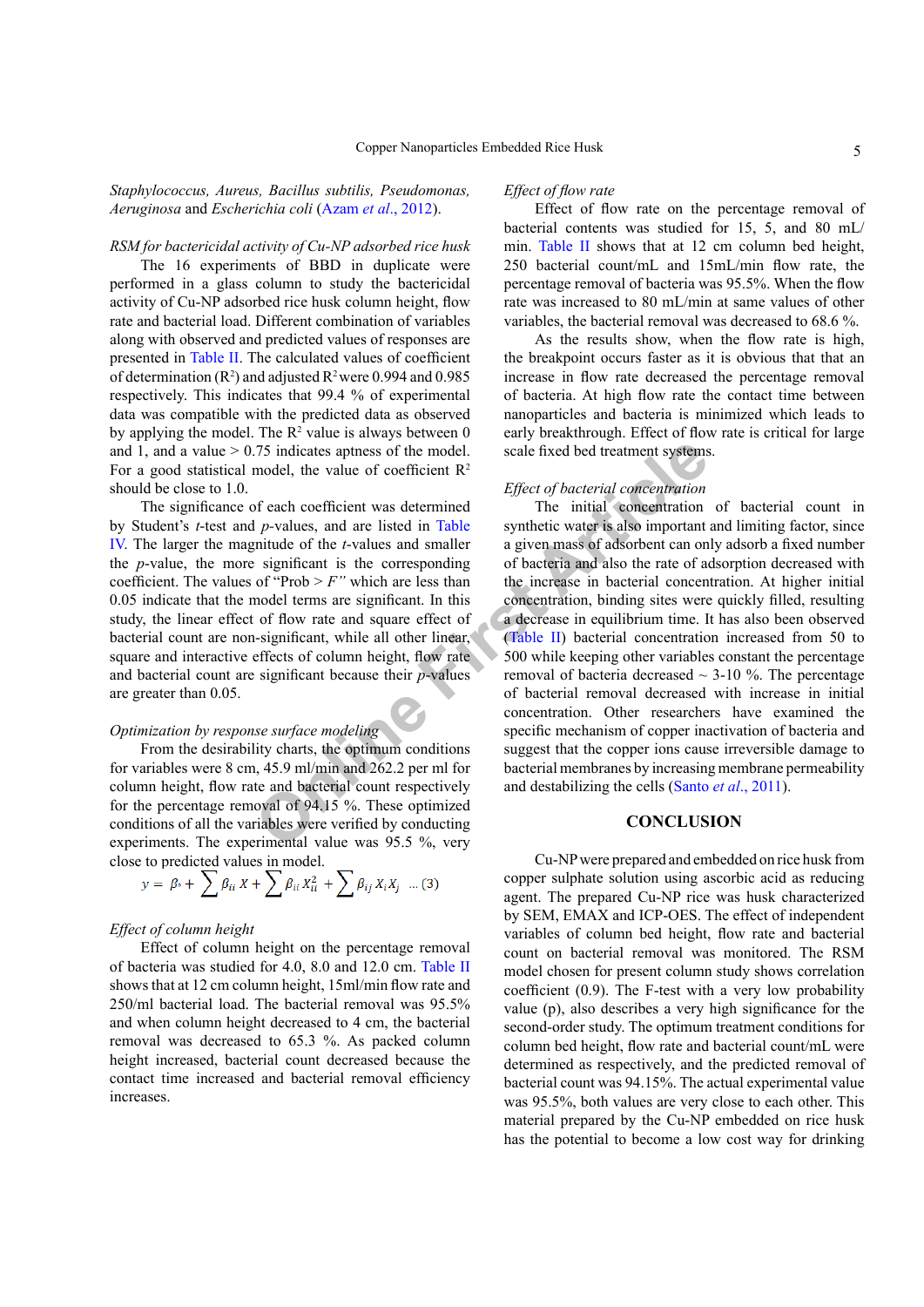F. Bashir *et al.*

water purification.

*Statement of conflict of interest* The authors have declared no conflict of interest.

## **REFERENCES**

- <span id="page-5-16"></span>Azam, A., Ahmed, A.S., Oves, M., Khan, M. and Memic, A., 2012. Size-dependent antimicrobial properties of cuo nanoparticles against gram-positive andnegative bacterial strains. *Int. J. Nanomed*., **7**: 3527. <https://doi.org/10.2147/IJN.S29020>
- <span id="page-5-10"></span>**EVALUATIVE ARRAMELATIFY** and Mahmoodi, S., Elmi, A. and<br>
motion of a multi-drug resistant<br>
motion of a multi-drug resistant<br>
motion and mammalian and Mol. Pharm. Org. Process<br>
fittility in virto. Adv. Funct.<br>
Softe-2514. Cady, N.C., Behnke, J.L. and Strickland, A.D., 2011. Copper-based nanostructured coatings on natural cellulose: Nanocomposites exhibiting rapid and efficient inhibition of a multi-drug resistant wound pathogen, a. Baumannii, and mammalian cell biocompatibility *in vitro*. *Adv. Funct. Mater*.*,* **21**: 2506-2514. https://doi.org/10.1002/ [adfm.201100123](https://doi.org/10.1002/adfm.201100123)
- <span id="page-5-12"></span>Campbell, E., 2005. *Study on life span of ceramic filter colloidal silver pot shaped (csp) model*. [http://potterswithoutborders.com/wp-content/](http://potterswithoutborders.com/wp-content/uploads/2011/06/filter-longevity-study.pdf) [uploads/2011/06/filter-longevity-study.pdf](http://potterswithoutborders.com/wp-content/uploads/2011/06/filter-longevity-study.pdf)
- <span id="page-5-14"></span>Chan, C.C., Neufeld, K., Cusworth, D., Gavrilovic, S. and Ngai, T., 2015. Investigation of the effect of grain size, flow rate and diffuser design on the cawst biosand filter performance. *Int. J. Serv. Learn. Eng. Humanit. Eng. Soc. Entrep*., **10**: 1-23. https://doi. [org/10.24908/ijsle.v10i1.5705](https://doi.org/10.24908/ijsle.v10i1.5705)
- <span id="page-5-7"></span>Dankovich, T.A. and Smith, J.A., 2014. Incorporation of copper nanoparticles into paper for point-of-use water purification. *Water Res*., **6**: 245-251. https:// [doi.org/10.1016/j.watres.2014.06.022](https://doi.org/10.1016/j.watres.2014.06.022)
- <span id="page-5-11"></span>Davidson, G. and Spedding, H., 1958. The absorption of copper by cotton cellulose from sodium cuprate solutions. The normann compound. *J. Text. Inst. Trans*.*,* **49**: 621-626. [https://doi.](https://doi.org/10.1080/19447025808662470) [org/10.1080/19447025808662470](https://doi.org/10.1080/19447025808662470)
- <span id="page-5-15"></span>Dey, T., 2012. Magnetic nanoparticles and cellulosic nanofibers to remove arsenic and other heavy metals from water. In: *Nanotechnology for water purification* (ed. T. Dey), Ind. Edn. Universal-Publishers, Florida, pp. 1-28.
- <span id="page-5-8"></span> Hunt, M.E. and Rice, E.W., 2005. Microbial examination. In: *Standard methods for the examination of water and wastewater* (eds. A.D. Eaton, L.S. Clesceri, E.W. Rice and A.E. Greenberg), 21st Edn*.* American Public Health Association (APHA): Washington, DC, USA. pp 1-169.
- <span id="page-5-9"></span>Hameed, M., El-Aassar, M., Said, A. and Shawky, H., 2013. Using silver nanoparticles coated on activated

carbon granules in columns for microbiological pollutants water disinfection in abu rawash area, great Cairo, Egypt. *Aust. J. Basic appl. Sci*., **7**: 422- 432.

- <span id="page-5-3"></span>Kim, J.S., Kuk, E., Yu, K.N., Kim, J.H., Park, S.J. and Lee, H.J., 2007. Antimicrobial effects of silver nanoparticles. *Nanomed. Nanotechnol. Biol. Med*., **3**: 95-101.
- <span id="page-5-2"></span>Lok, C.-N., Ho, C.-M., Chen, R., He, Q.-Y., Yu, W.- Y., Sun, H., Tam, P.K.-H., Chiu, J.-F. and Che, C.-M., 2006. Proteomic analysis of the mode of antibacterial action of silver nanoparticles. *J. Proteome Res.,* **5**: 916-924. [https://doi.org/10.1021/](https://doi.org/10.1021/pr0504079) [pr0504079](https://doi.org/10.1021/pr0504079)
- <span id="page-5-1"></span>Mahmoodi, S., Elmi, A. and Nezhadi, S.H., 2018. Copper nanoparticles as antibacterial agents. *J. Mol. Pharm. Org. Process. Res*.*,* **6**: 140. [https://doi.](https://doi.org/10.4172/2329-9053.1000140) org/10.4172/2329-9053.1000140
- <span id="page-5-6"></span>Myers, R.H. and Dcm, C.M., 2009. Response surface methodology. In: *Process and product optimization using designed experiments*. 4th Edn. John Wiley and Sons New York, NY USA.
- <span id="page-5-4"></span>Phong, N.T.P., Khuong, V.Q., Tho, T.D., Van, Du, C., Minh, N.H., 2011. Green synthesis of copper nanoparticles colloidal solutions and used as pink disease treatment drug for rubber tree. *Proc. Int. Workshop Nanotechnol. Appl. (IWNA),* **2011**: 10- 12.
- <span id="page-5-5"></span>Ponnusamy, S.K. and Subramaniam, R., 2013. Process optimization studies of congo red dye adsorption onto cashew nut shell using response surface methodology. *Int. J. Ind. Chem*., **4**: 17. [https://doi.](https://doi.org/10.1186/2228-5547-4-17) org/10.1186/2228-5547-4-17
- <span id="page-5-13"></span>Prema, P., 2011. Chemical mediated synthesis of silver nanoparticles and its potential antibacterial application. In: *Progress in molecular and environmental bioengineering-from analysis and modeling to technology applications* (ed. A. Capri)*.* In Tech. <https://doi.org/10.5772/22114>
- Prüss, A., Kay, D., Fewtrell, L. and Bartram, J., 2002. Estimating the burden of disease from water, sanitation, and hygiene at a global level. *Environ. Hlth. Perspect*.*,* **110**: 537. [https://doi.org/10.1289/](https://doi.org/10.1289/ehp.110-1240845) [ehp.110-1240845](https://doi.org/10.1289/ehp.110-1240845)
- <span id="page-5-17"></span>Santo, C.E., Lam, E.W., Elowsky, C.G., Quaranta, D., Domaille, D.W., Chang, C.J. and Grass, G., 2011. Bacterial killing by dry metallic copper surfaces. *Appl. environ. Microbial*., **77**: 794-802. [https://doi.](https://doi.org/10.1128/AEM.01599-10) [org/10.1128/AEM.01599-10](https://doi.org/10.1128/AEM.01599-10)
- <span id="page-5-0"></span>Santo, C.E., Taudte, N., Nies, D.H. and Grass, G., 2008. Contribution of copper ion resistance to survival of escherichia coli on metallic copper surfaces.